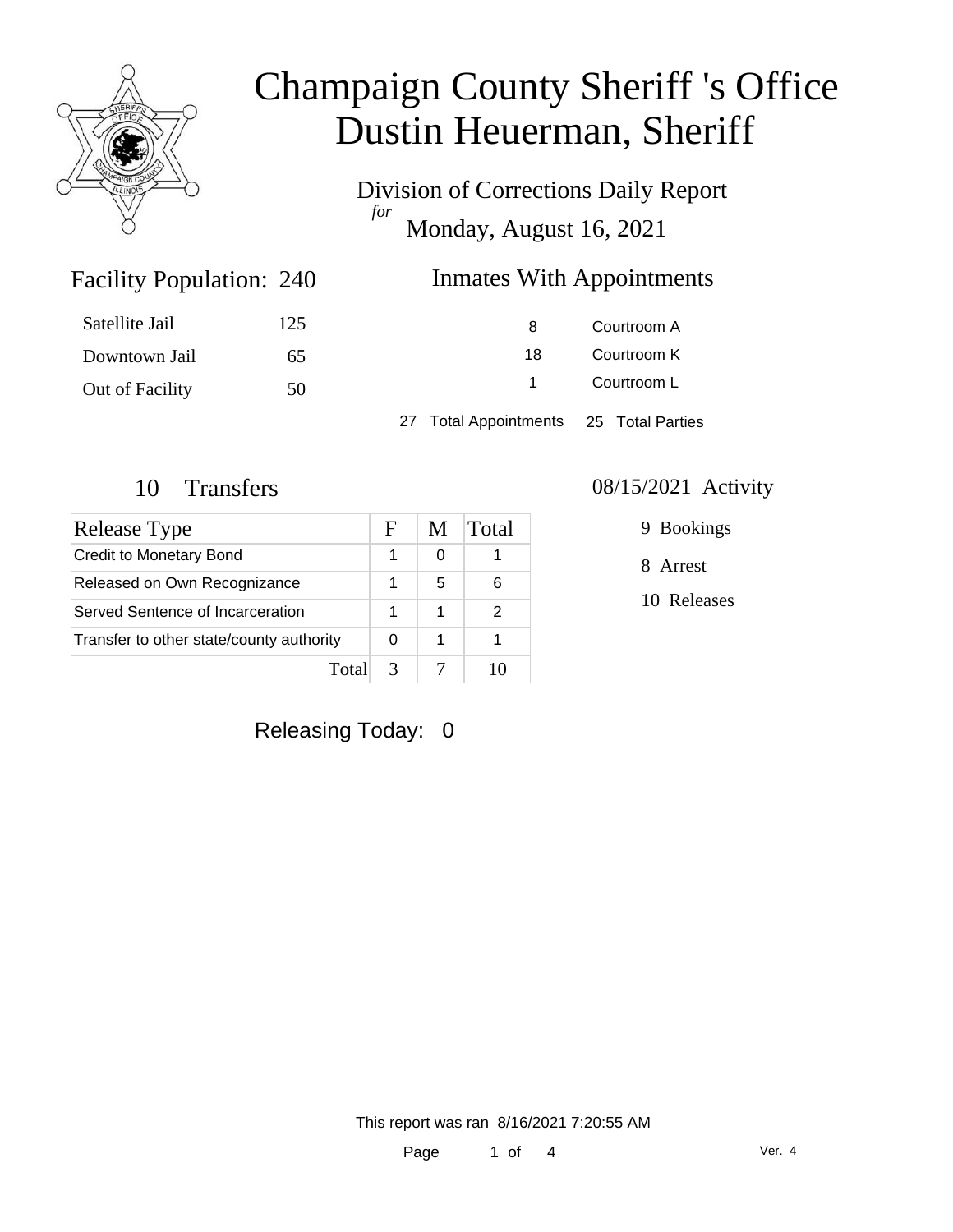

Division of Corrections Daily Report *for* Monday, August 16, 2021

#### Custody Status Count

- Electronic Home Dentention 18
	- Felony Arraignment 14
		- Felony Other 2
	- Felony Pre-Sentence 5
		- Felony Pre-Trial 142
	- Felony Pre-Trial DUI 1
	- Felony Sentenced CCSO 9
	- Felony Sentenced IDOC 16
		- Hold Other 3
		- Hold Sentenced IDOC 1
	- Misdemeanor Arraignment 7
		- Misdemeanor Pre-Trial 2
			- Petition to Revoke 4
			- Remanded to DHS 13
			- Traffic Arraignment 1
				- Traffic Pre-Trial 1
		- Traffic Sentenced CCSO 1
			- Total 240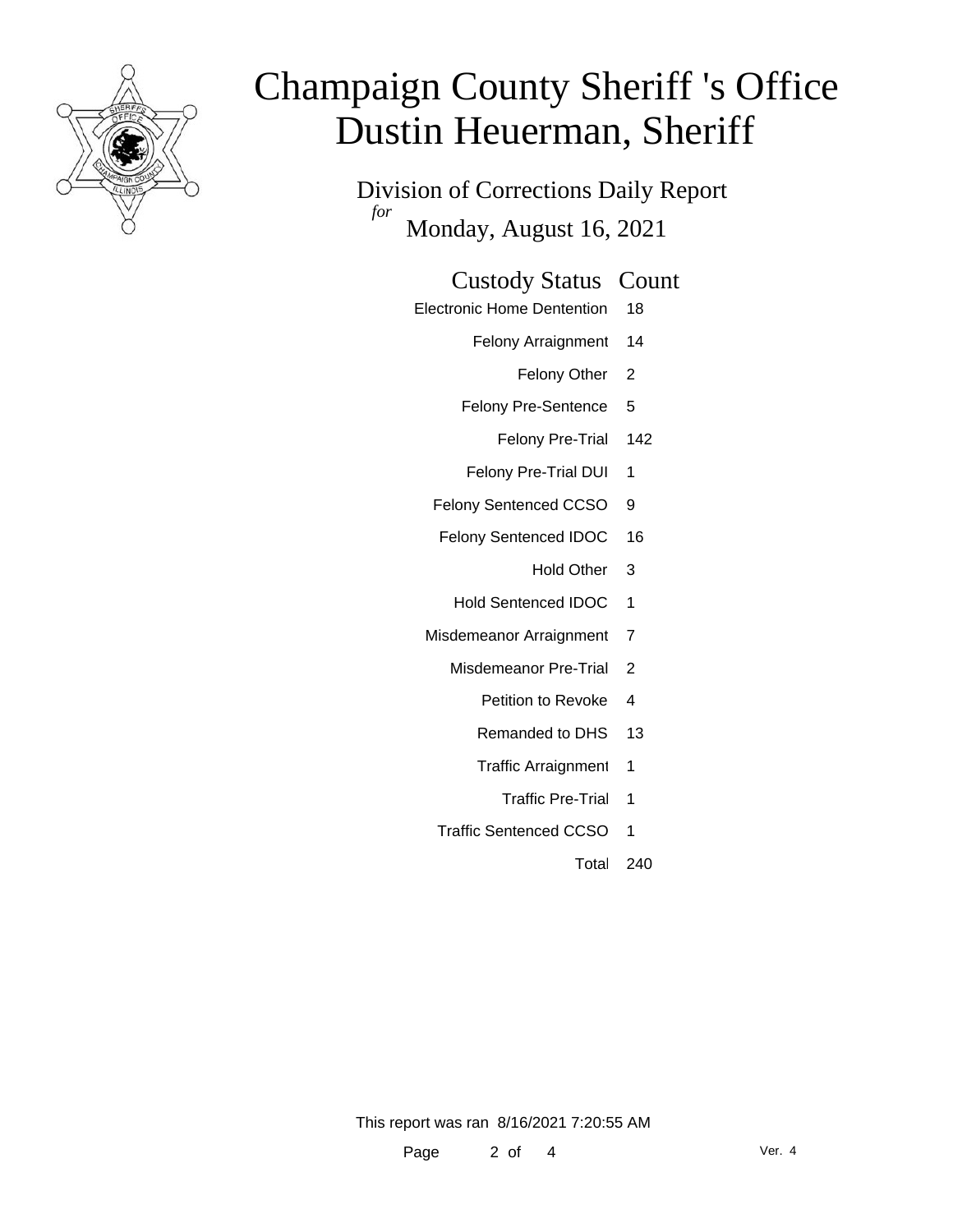

Division of Corrections Daily Report *for* Monday, August 16, 2021

### Inmates With Appointments

| Jailing Party Name               | Location    | Number of Records / Node |
|----------------------------------|-------------|--------------------------|
| BALTAZAR-SEBASTIAN, VICENTE JUAN | Courtroom K | 1 / Satellite Jail       |
| BERNADEZ, AJUSTICE IYAH          | Courtroom K | 1 / Satellite Jail       |
| <b>BROWN, DANTE MAURICE</b>      | Courtroom L | 1 / Satellite Jail       |
| CHAMBERS, ANTHONY CORTEZ         | Courtroom K | 1 / Satellite Jail       |
| CROSS, STEED GATHON              | Courtroom A | 1 / Satellite Jail       |
| FISCUS, ROBERT LOWELL            | Courtroom A | 1 / Downtown Jail        |
| <b>GULLENS, KENNETH EARL</b>     | Courtroom K | 1 / Satellite Jail       |
| HAYES, DEVON JERMAINE            | Courtroom K | 2 / Satellite Jail       |
| JACKSON, NATASHA RENETTA         | Courtroom A | 1 / Satellite Jail       |
| JOHNSON, MELVIN LEE              | Courtroom A | 1 / Satellite Jail       |
| MCGOWAN, LARRY DARNELL           | Courtroom K | 1 / Satellite Jail       |
| MOORE, CALVIN DEAN               | Courtroom K | 1 / Satellite Jail       |
| MUNDS, CHRISTOPHER DAVID         | Courtroom K | 1 / Satellite Jail       |
| PATTON, TAVARUS LERAIL           | Courtroom K | 1 / Satellite Jail       |
| ROGERS, TIMOTHY JAMES            | Courtroom A | 1 / Satellite Jail       |
| ROSS, TEVONTAE TERRANCE          | Courtroom K | 1 / Satellite Jail       |
| ROUBSOUAY, MICKEY                | Courtroom K | 1 / Satellite Jail       |
| STOFFLE, KELLY ANNE              | Courtroom A | 1 / Satellite Jail       |
| THOMAS, CALAYA CALVILISE         | Courtroom K | 1 / Satellite Jail       |
| TODD, DONALD DOUGLAS             | Courtroom K | 1 / Satellite Jail       |
| WASHINGTON, ANDRE KINTE          | Courtroom K | 1 / Satellite Jail       |
| WILLIAMS, JAVONTAE DEMAR         | Courtroom K | 2 / Satellite Jail       |
| <b>WILLIAMS, REONTE REMIR</b>    | Courtroom A | 1 / Satellite Jail       |
| WILSON, DEVIN MALIK              | Courtroom A | 1 / Satellite Jail       |
| <b>WRIGHT, TRAMAINE D</b>        | Courtroom K | 1 / Satellite Jail       |

This report was ran 8/16/2021 7:20:55 AM